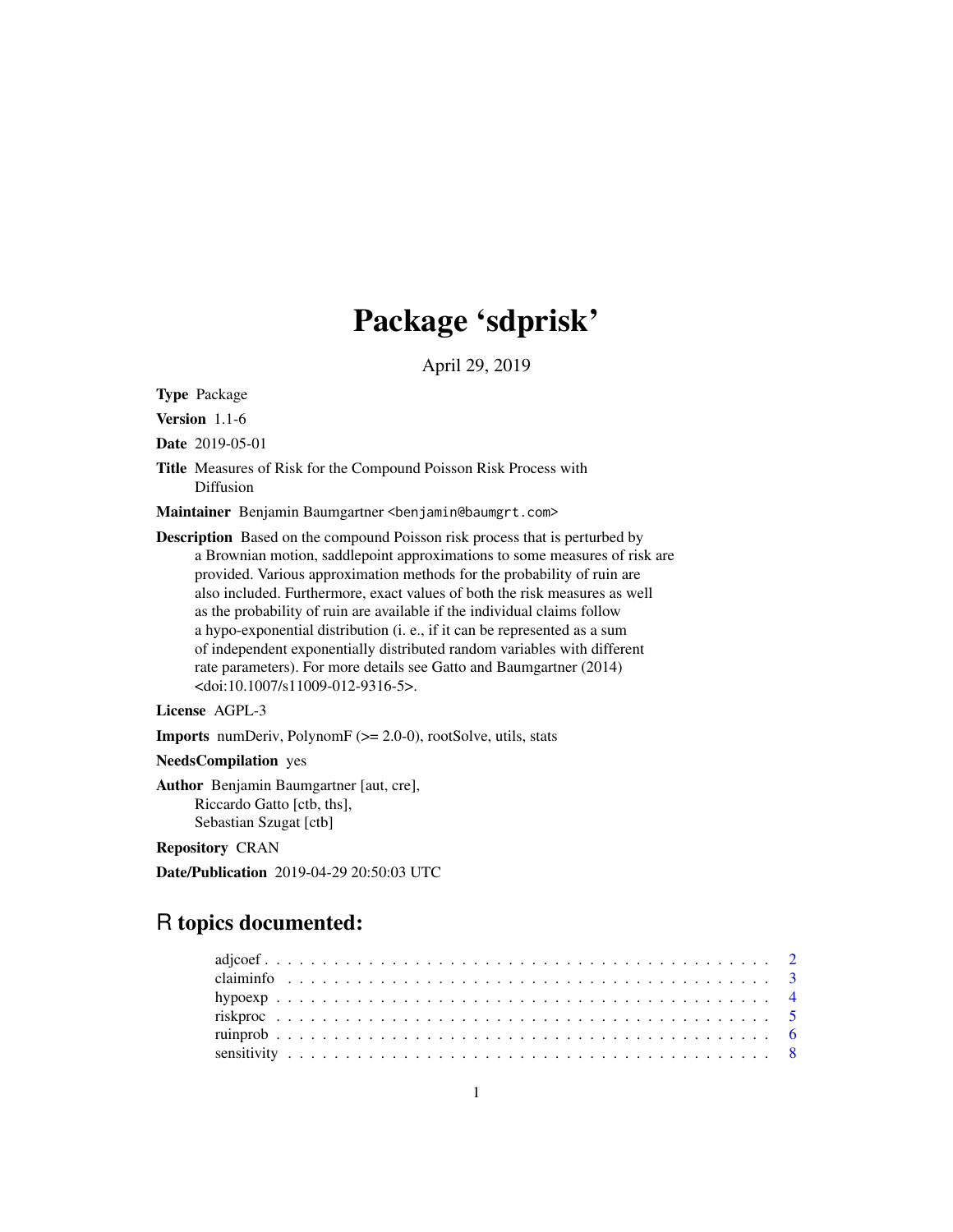#### <span id="page-1-0"></span>2 adjoed and 2 adjoed and 2 adjoed and 2 adjoed and 2 adjoed and 2 adjoed and 2 adjoed and 2 adjoed and 2 adjoed 2 and 2 and 2 adjoed 2 and 2 and 2 and 2 and 2 and 2 and 2 and 2 and 2 and 2 and 2 and 2 and 2 and 2 and 2 an

| Index |  |  |  |  |  |  |  |  |  |  |  |  |  |  |  |  |  |  |  |  |  |  |  |
|-------|--|--|--|--|--|--|--|--|--|--|--|--|--|--|--|--|--|--|--|--|--|--|--|

adjcoef *Adjustment Coefficient*

## Description

Returns the adjustment coefficient of a risk process with Gaussian diffusion.

#### Usage

adjcoef(process)

#### Arguments

process An object of the class "riskproc".

# Details

The moment-generating function of the individual claim amounts is required to be contained within the "claiminfo" element of process (see [claiminfo](#page-2-1)). The only exception to this is the case of hypo-exponentially distributed claim amounts.

## Value

The adjustment coefficient of the risk process represented by process. If the adjustment coefficient does not exist or cannot be computed for any reason, NULL is returned instead.

## See Also

[riskproc](#page-4-1) and [claiminfo](#page-2-1) for more details on how to provide the information necessary to compute the adjustment coefficient.

## Examples

```
## Setting up a risk process with hypo-exponentially distributed claims
myprocess <- riskproc(
   claims = claiminfo(hypoexp = list(rates = c(1, 10))),
   premium = 2,
   freq = 1,
    variance = 0.4\mathcal{L}
```
## Return the adjustment coefficient adjcoef(myprocess)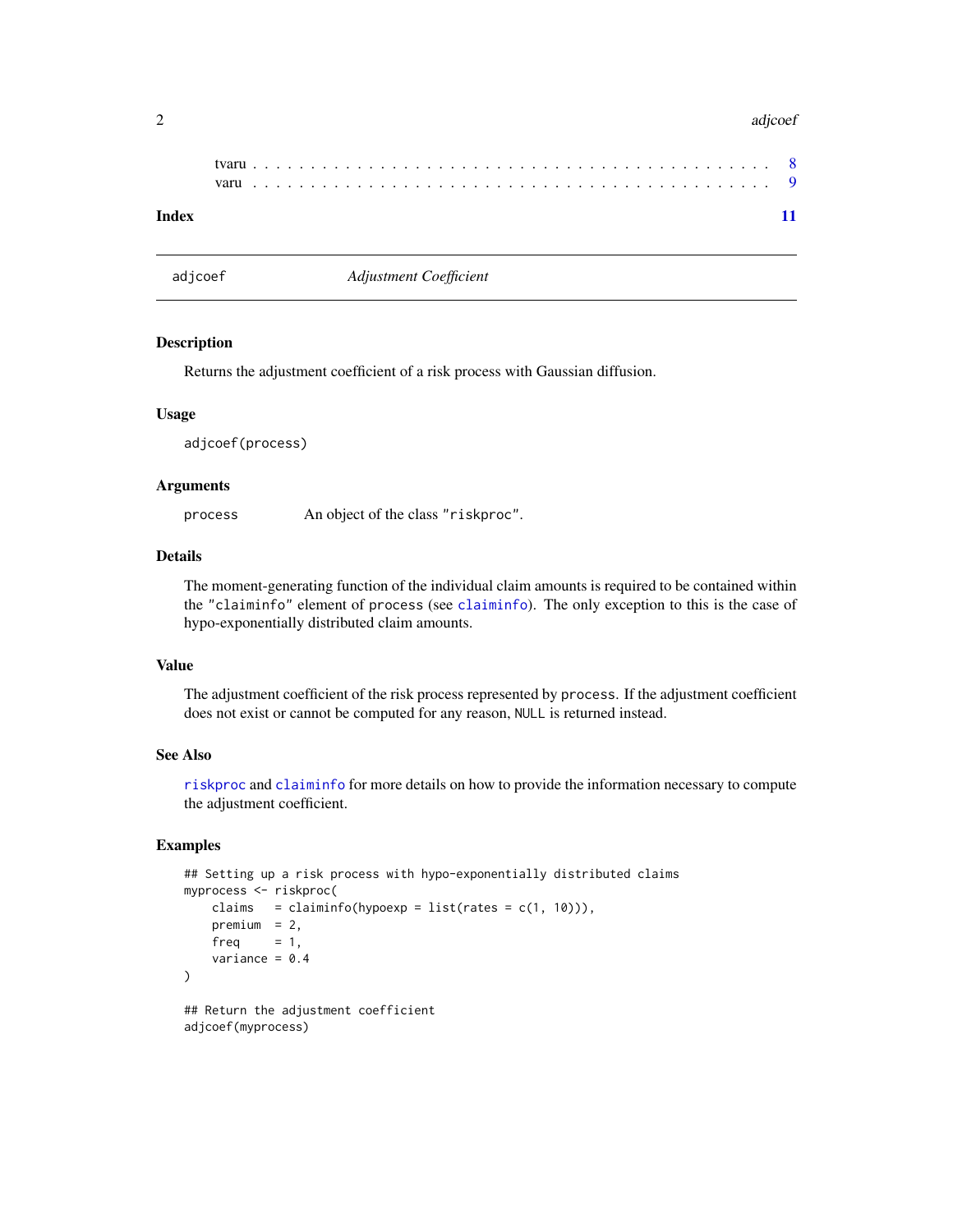<span id="page-2-1"></span><span id="page-2-0"></span>

## Description

Creates or tests for claim information objects.

#### Usage

```
claiminfo(...)
is.claiminfo(x)
is.hypoexp(x)
```
## Arguments

|          | An R object                                                                                            |
|----------|--------------------------------------------------------------------------------------------------------|
| $\cdots$ | various objects determining the individual claim amount distribution. Refer to<br>the details section. |

#### Details

Typicall usages are:

claiminfo(mgf, mgf.d1, mgf.d2, pdf, cdf, mean)

To be completed.

## Value

claiminfo returns an object of the class "claiminfo" (see details section).

is.claiminfo returns TRUE if x is a "claiminfo" object, and FALSE otherwise.

is.hypoexp returns TRUE if x is a "claiminfo" object describing hypo-exponentially distributed individual claim amounts (see [dhypoexp\)](#page-3-1), and FALSE otherwise. If x is a [riskproc](#page-4-1) object, the function is applied to the "claiminfo" object contained within it.

#### Note

To be completed.

## See Also

[riskproc](#page-4-1)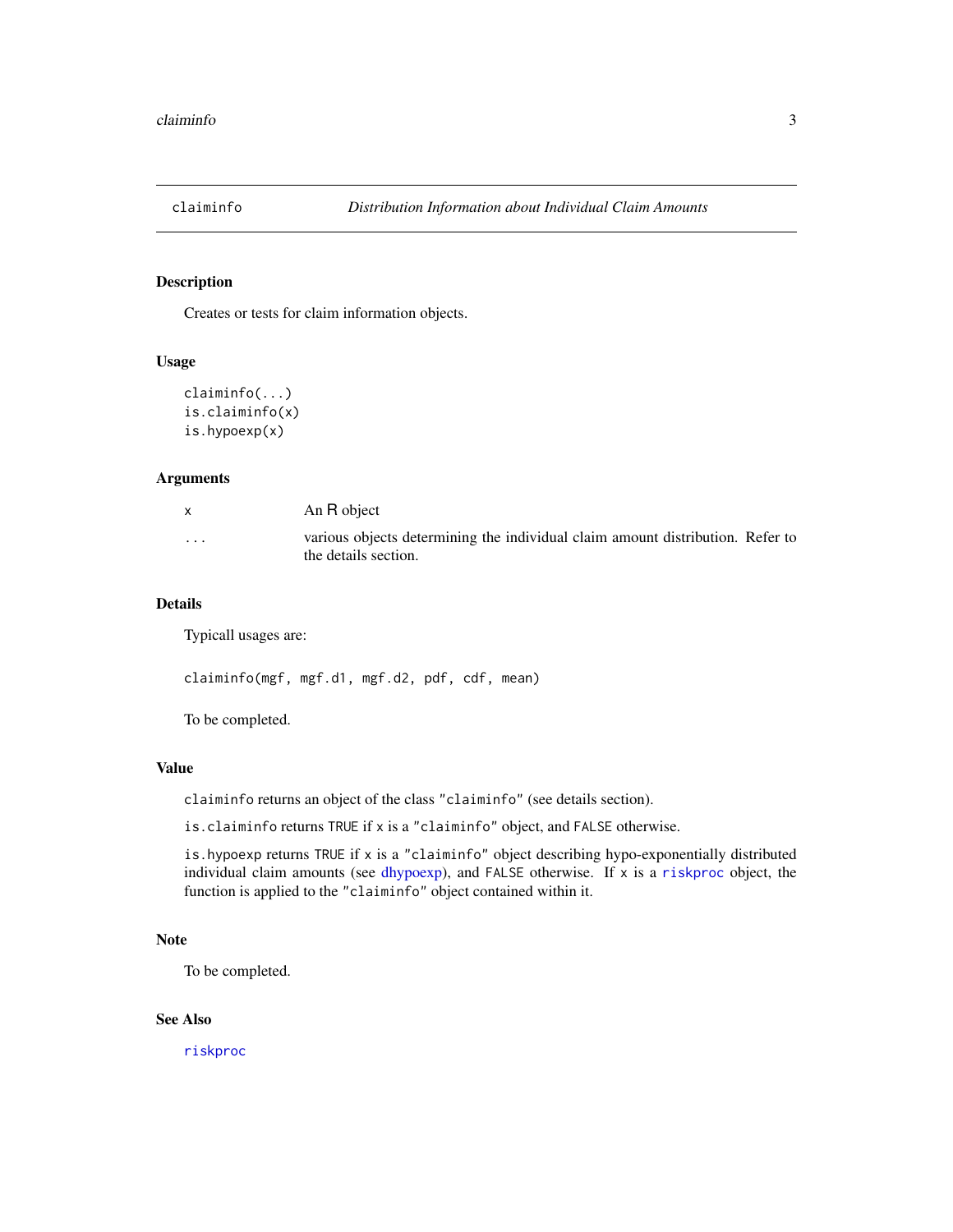## Examples

```
## For hypo-exponentially distribution claim amounts
claiminfo(hypoexp = list(rates = c(1, 10)))
## A more complicated example
## Not run: claiminfo()
```
## hypoexp *Hypo-Exponential Distribution*

## <span id="page-3-1"></span>Description

Density, distribution function, quantile function, random generation and moment-generating function (and its first two derivatives) for the hypo-exponential distribution with rates rate.

## Usage

```
dhypoexp(x, rate = 1, log = FALSE)
phypoexp(q, rate = 1, lower.tail = TRUE, log.p = FALSE, tailarea = FALSE)qhypoexp(p, rate, interval = c(0.0, 1.0e+10))
rhypoexp(n = 1, rate = 1)
mgfhypoexp(x, rate = 1, difforder = 0)
```
## Arguments

| x, q       | vector of quantiles.                                                                                        |
|------------|-------------------------------------------------------------------------------------------------------------|
| p          | vector of probabilities.                                                                                    |
| n          | number of observations. If length $(n) > 1$ , the length is taken to be the number<br>required.             |
| difforder  | the order of derivative for the moment-generating function; currently only im-<br>plemented for $0, 1, 2$ . |
| rate       | vector of (unique) rates.                                                                                   |
| lower.tail | logical; if TRUE, probabilities are $P(X \le x)$ , otherwise $P(X > x)$ .                                   |
| log, log.p | logical; if TRUE, probabilities p are given as $log(p)$ .                                                   |
| tailarea   | logical; if TRUE, probabilities are given for the integrated tail area distribution.                        |
| interval   | Passed to uniroot.                                                                                          |

## Details

The sum of n independent exponentially distributed random variables  $X_i$  with rate parameters  $\lambda_i$ has a hypo-exponential distribution with rate vector  $(\lambda_1, \dots, \lambda_n)$ .

The hypo-exponential distribution is a generalization of the Erlang distribution (a Gamma distribution with an integer-valued shape parameter) and a special case of the phase-type distribution (see References section).

The quantile function is computed by numeric inversion (using [uniroot](#page-0-0)).

<span id="page-3-0"></span>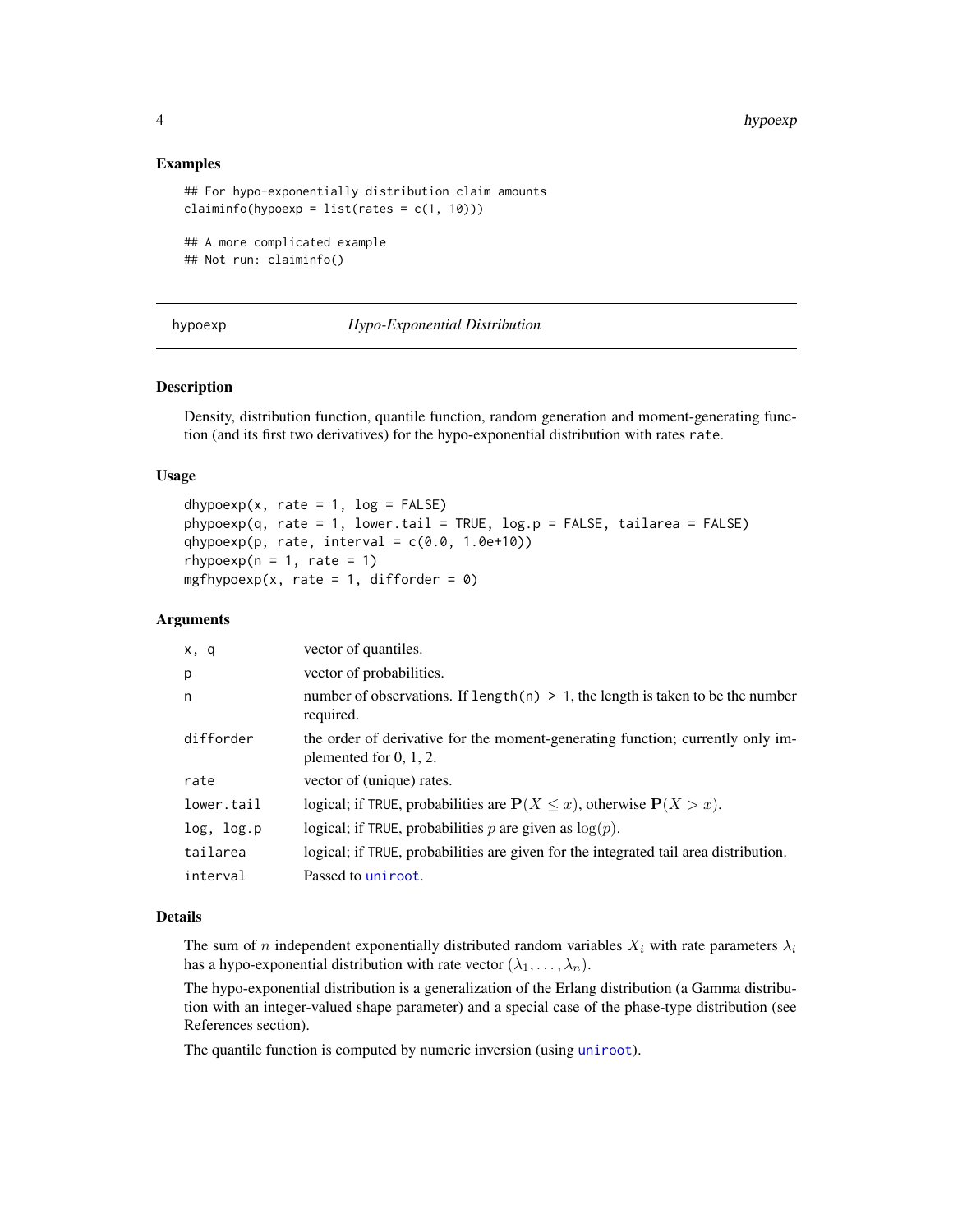#### <span id="page-4-0"></span>riskproc 5

## Value

dhypoexp gives the density, phypoexp gives the distribution function (or the integrated tail area distribution function), qhypoexp gives the quantile function, rhypoexp generates random deviates and mgfhypoexp gives the moment-generating function (or its derivative up to the second order).

## Note

If length(rate) == 1, dhypoexp, phypoexp and rhypoexp are equivalent to [dexp](#page-0-0), [pexp](#page-0-0) and [rexp](#page-0-0) with rate parameter rate and should, in fact, be replaced by the latter ones for computation speed.

## References

Neuts, M. F. (1981) *Matrix-Geometric Solutions in Stochastic Models: An Algorithmic Approach*, reprinted and corrected.

#### See Also

[dexp](#page-0-0), [dgamma](#page-0-0)

## Examples

```
## Random generation
rhypoexp(10, c(3, 5))
## Mean
mu \leq mgfhypoexp(0, c(3, 5), difforder = 1)
## Variance
mgfhypoexp(0, c(3, 5), difforder = 2) - mu^2
## Quantile
qhypoexp(0.5, c(3, 5))
```
<span id="page-4-1"></span>riskproc *Compound Poisson Risk Process with Diffusion*

## Description

Creates an R object representing a compound Poisson risk process with Gaussian diffusion, which contains some or all information necessary for further processing.

#### Usage

```
riskproc(claims, premium, freq, variance)
is.riskproc(x)
```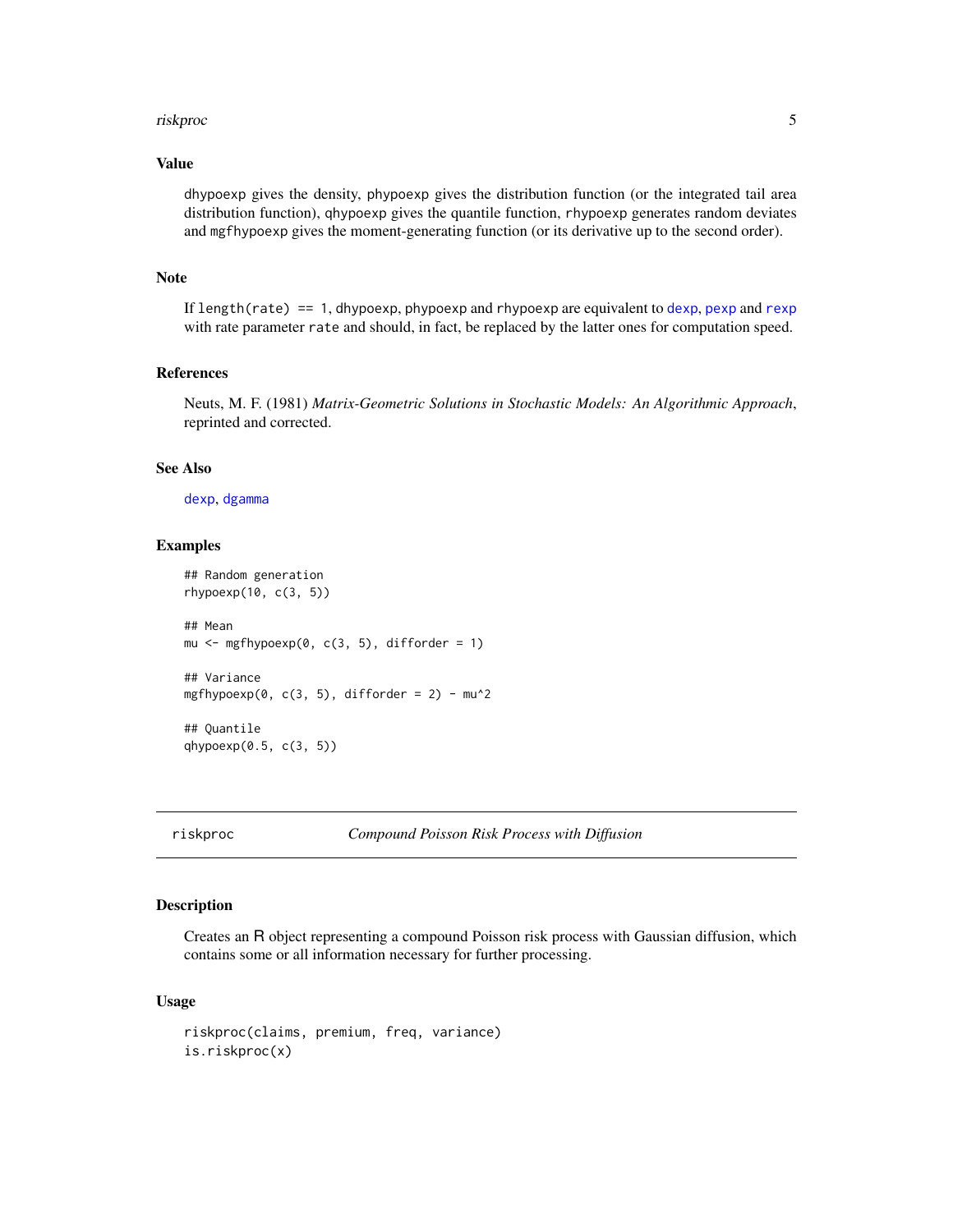<span id="page-5-0"></span>6 ruinprob

#### Arguments

| claims   | a claiminfo object.                                                                            |
|----------|------------------------------------------------------------------------------------------------|
| premium  | premium rate.                                                                                  |
| freg     | claim frequency.                                                                               |
| variance | squared volatility of the Wiener component; currently only implemented for<br>variance $> 0$ . |
| x        | an R object.                                                                                   |

## Details

Given the arguments, most prominently claims, various auxialiary parameters and functions associated with the risk process to be represented are calculated.

#### Value

riskproc returns an object of the class "riskproc". Internally, this is a list containing various elements (depending on the information provided in the arguments).

is.riskproc returns TRUE if x is a "riskproc" object, and FALSE otherwise.

## See Also

[claiminfo](#page-2-1) for more details about passing on information about the distribution of the individual claim amounts.

## Examples

```
## A risk process with hypo-exponentially distributed individual claim amounts
riskproc(
   claims = claiminfo(hypoexp = list(rates = c(1, 10))),
   premium = 2,freq = 1,
   variance = 0.4)
```
ruinprob *Calculation or Approximation of the Probability of Ruin*

#### <span id="page-5-1"></span>Description

This functions provide various approximation methods for the (total) probability of ruin, the probability of ruin due to oscillation and the probability of ruin due to a claim. Exact calculations are possible in the case of hypo-exponentially distrubuted claim amounts.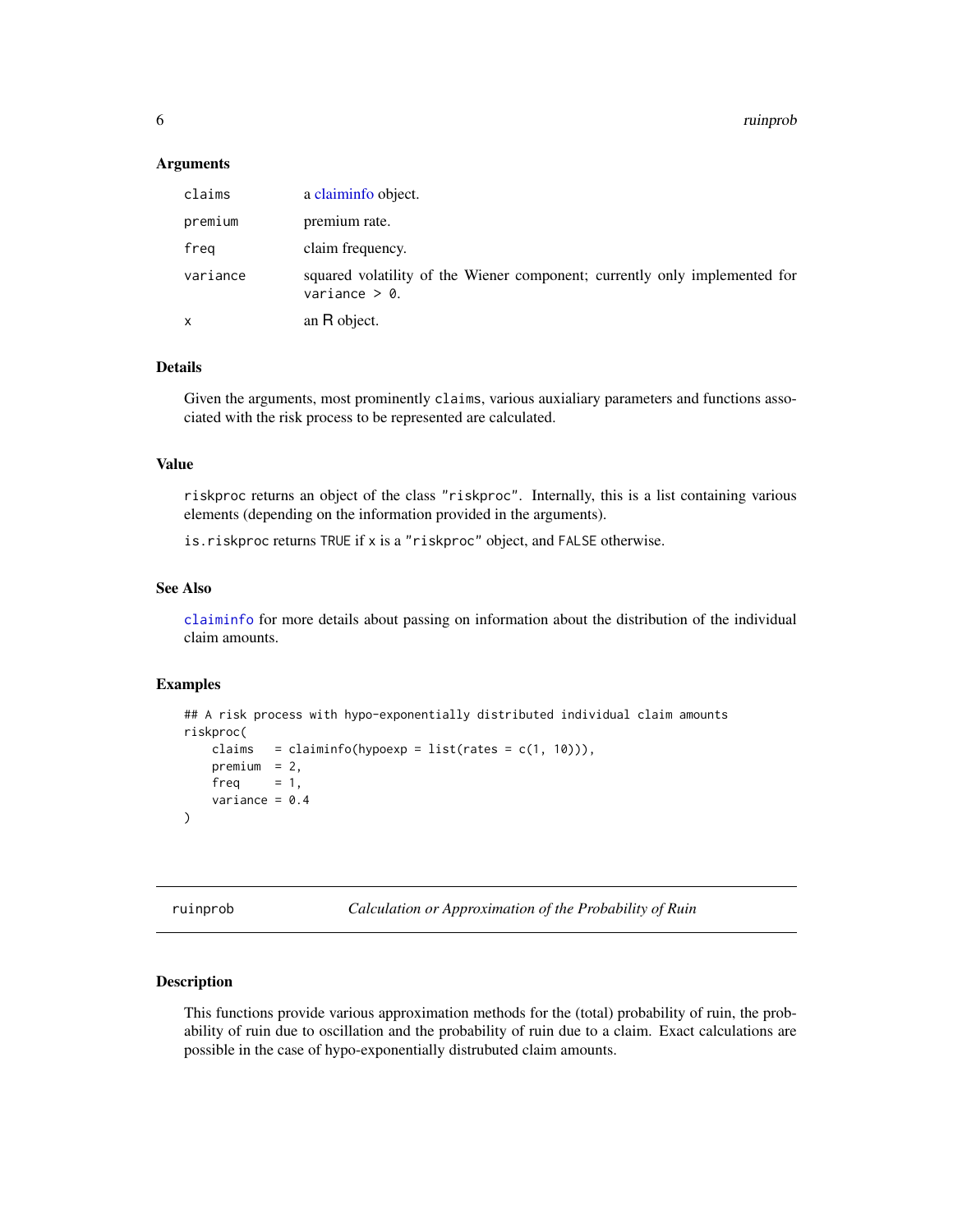#### ruinprob **7**

## Usage

```
ruinprob(process, method = c("saddlepoint", "fft", "bounds", "hypoexp", "lundberg"), ...)
boundsRuinprob(process, interval, maxreserve, richardson = TRUE, use.splines = FALSE)
fftRuinprob(process, interval, maxreserve, n, use.splines = FALSE)
hypoexpRuinprob(process)
saddlepointRuinprob(process, jensen = FALSE, normalize = TRUE)
```
## Arguments

| process     | a "riskproc" object.                                                                                                                                   |
|-------------|--------------------------------------------------------------------------------------------------------------------------------------------------------|
| method      | character string indicating the method used for approximation or calculation.                                                                          |
| interval    | interval width for the discretization of the claim distribution.                                                                                       |
| maxreserve  | maximal value of the initial reserve for which the approximation can be calcu-<br>lated.                                                               |
| n           | Length of the probability vectors resulting from the discretization.                                                                                   |
| richardson  | logical; if TRUE, Richardson extrapolation is used for the approximation of the<br>probability of ruin due to oscillation.                             |
| use.splines | logical; if TRUE, a cubic spline interpolation is used instead of step functions.                                                                      |
| jensen      | logical; if TRUE, the formulae of Jensen (1992) are used instead of the ones by<br>Lugannani and Rice (1980) and Daniels (1954) (see references).      |
| normalize   | logical; if TRUE, the saddlepoint approximations based on densities are re-normalized<br>such that those densities integrate to 1.                     |
| $\cdots$    | further arguments that are passed on to bounds Ruinprob, ff t Ruinprob, hypoexp Ruinprob<br>or saddlepoint Ruinprob, depending on the value of method. |

## Details

ruinprob is a wrapper function for the other ones given here.

## Value

| psi      | the total probability of ruin (as a function of the initial reserve).              |
|----------|------------------------------------------------------------------------------------|
| psi.1    | the probability of ruin due to oscillation (as a function of the initial reserve). |
| psi.2    | the probability of ruin due to a claim (as a function of the initial reserve).     |
| $\cdots$ |                                                                                    |

## References

Daniels, H. E. (1954) Saddlepoint Approximations in Statistics. *Annals of Mathematical Statistics* 25(4), pp. 631–650.

Gatto, R. and Mosimann, M. (2012) Four Approaches to Compute the Probability of Ruin in the Compound Poisson Risk Process with Diffusion. *Mathematical and Computer Modelling* 55(3–4), pp. 1169–1185

Jensen, J. L. (1992) The Modified Signed Likelihood Statistic and Saddlepoint Approximations. *Biometrika* 79(4), pp. 693–703.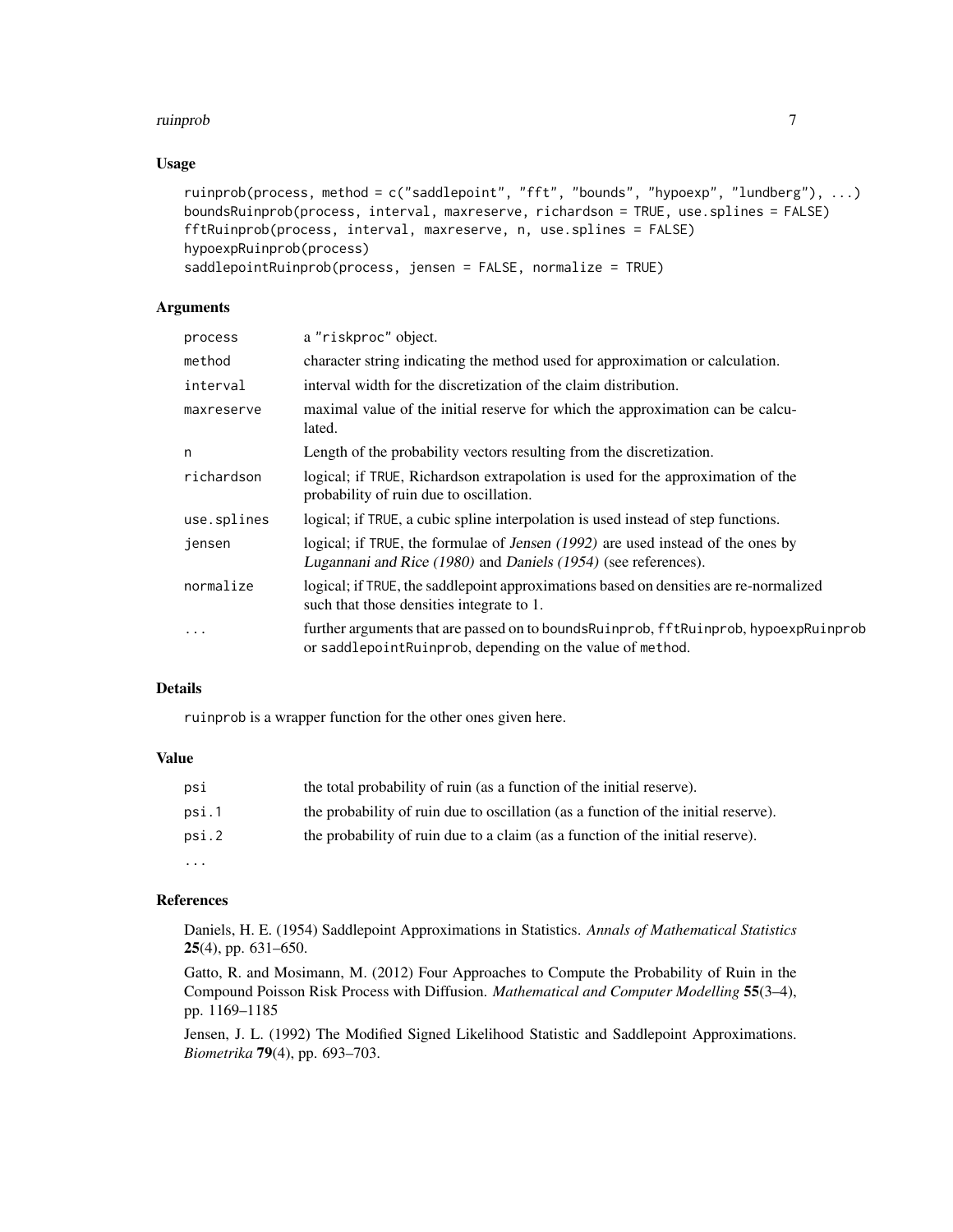Lugannani, R. and Rice, S. (1980) Saddle Point Approximation for the Distribution of the Sum of Independent Random Variables. *Advances in Applied Probability* 12(2), pp. 475–490.

## See Also

[riskproc](#page-4-1), [claiminfo](#page-2-1)

sensitivity *Sensitivity of the Value and Tail Value at Ruin*

## Description

The sensitivities of both the value and the tail value at ruin are defined as their respective derivatives with respect to the probability level.

## Usage

```
sensitivity(process, method = c("saddlepoint", "hypoexp"), ...)
hypoexpSensitivity(process)
saddlepointSensitivity(process, ...)
```
#### Arguments

| process  | a riskproc object.                                                   |
|----------|----------------------------------------------------------------------|
| method   | character string indicating the calculation or approximation method. |
| $\cdots$ | further arguments that are passed on to saddlepointTvaru.            |

## Value

| varu  | a function returning the sensitivity of the value at ruin.      |
|-------|-----------------------------------------------------------------|
| tvaru | a function returning the sensitivity of the tail value at ruin. |

tvaru *Tail Value at Ruin*

## <span id="page-7-1"></span>Description

The tail value at ruin for a given probability level  $\varepsilon$  is defined as the conditional expectation of the maximal aggregate loss given that it is above the value at ruin of level  $\varepsilon$ .

## Usage

```
tvaru(process, method = c("saddlepoint", "hypoexp"), ...)
hypoexpTvaru(process)
saddlepointTvaru(process, type = c("tail", "density"), ...)
```
<span id="page-7-0"></span>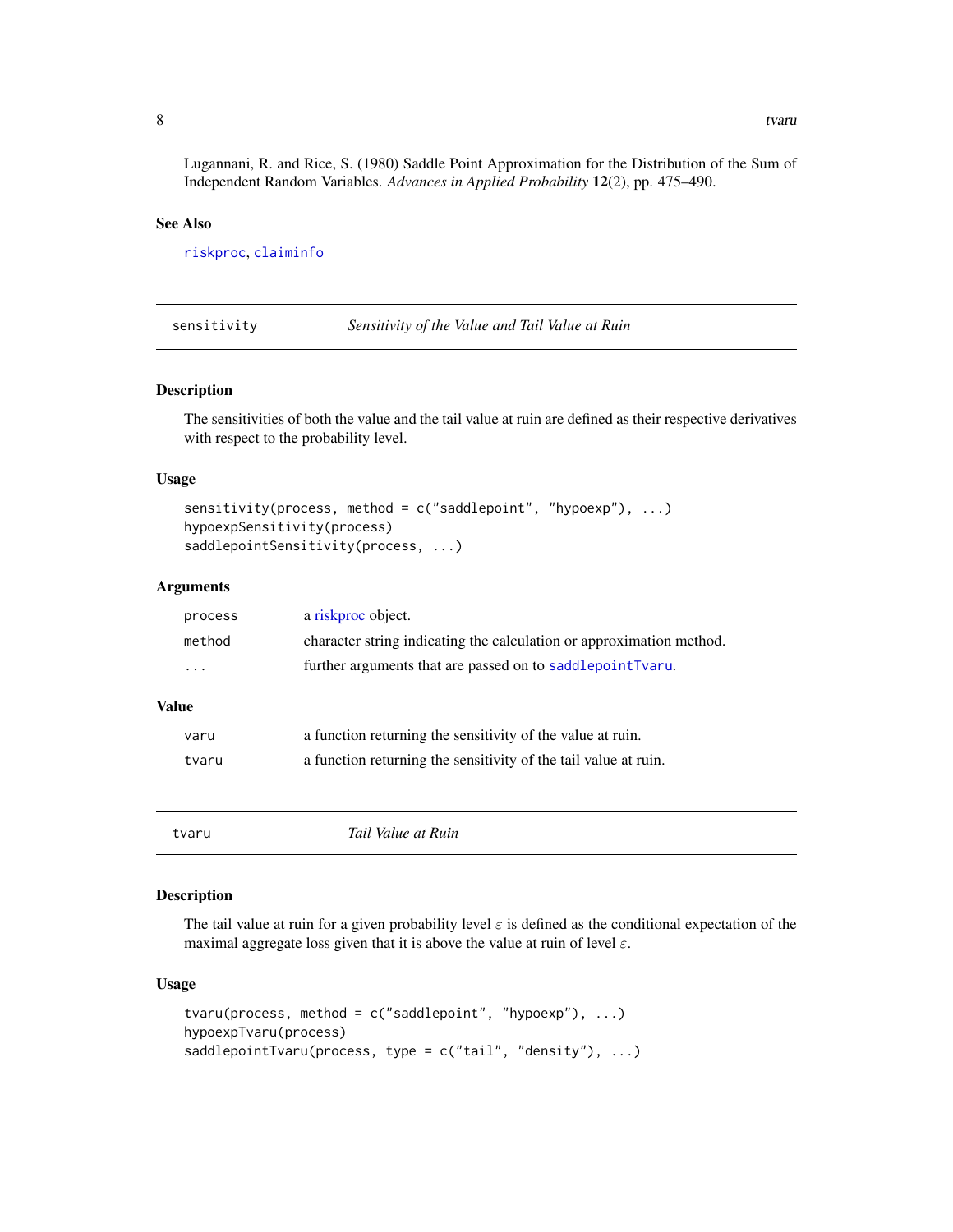<span id="page-8-0"></span>varu 1999. godine iz konzulstva u stanovnika i starih postavanja u svojih starih postavanja u 1999. godine iz

#### Arguments

| process  | a "riskproc" object.                                                                               |
|----------|----------------------------------------------------------------------------------------------------|
| method   | character string indicating the calculation or approximation method.                               |
| type     | character string indicating which function is to be used for the approximation.                    |
| $\cdots$ | further arguments that are passed on to saddlepoint Ruinprob, depending on<br>the value of method. |

#### Details

tvaru is a wrapper function for hypoexpTvaru and saddlepointTvaru.

hypoexpTvaru calculates the tail value at ruin in the case of hypo-exponentially distributed claim amounts by numerical integration of the probability of ruin, which can be computed exactly.

saddlepointTvaru uses saddlepoint techniques for the approximation of the tail value at ruin. More precisely, the saddlepoint approximation to the probability of is numerically integrated in the frequency domain, and implicitly also the saddlepoint approximation to the value at ruin (see [varu](#page-8-1)) is used. If type  $=$  "tail" the integrand is the probability of ruin (as function in the frequency domain), otherwise (type = "density") it is essentially a re-scaled version of the probability of ruin due to claims. The former requires fewer calculations and seems to produce slightly more accurate results.

#### Value

A function returning the tail value at ruin of a given probability level is returned.

If method = "saddlepoint" or if saddlepointTvaru is used, the returned function has an additional second argument giving the number of iterations used for the approximation of the value at ruin (i. e., the lower integration limit), see [varu](#page-8-1).

## See Also

[varu](#page-8-1)

<span id="page-8-1"></span>varu *Value at Ruin*

#### **Description**

The value at ruin at a given probability level  $\varepsilon$  is defined as the minimal capital that is required in order to have a ruin probability of at most  $\varepsilon$ . This is equivalent to the  $(1 - \varepsilon)$ -quantile of the maximal aggregate loss.

## Usage

```
varu(process, method = c("saddlepoint", "hyper), ...)
hypoexpVaru(process)
saddlepointVaru(process, type = 2)
```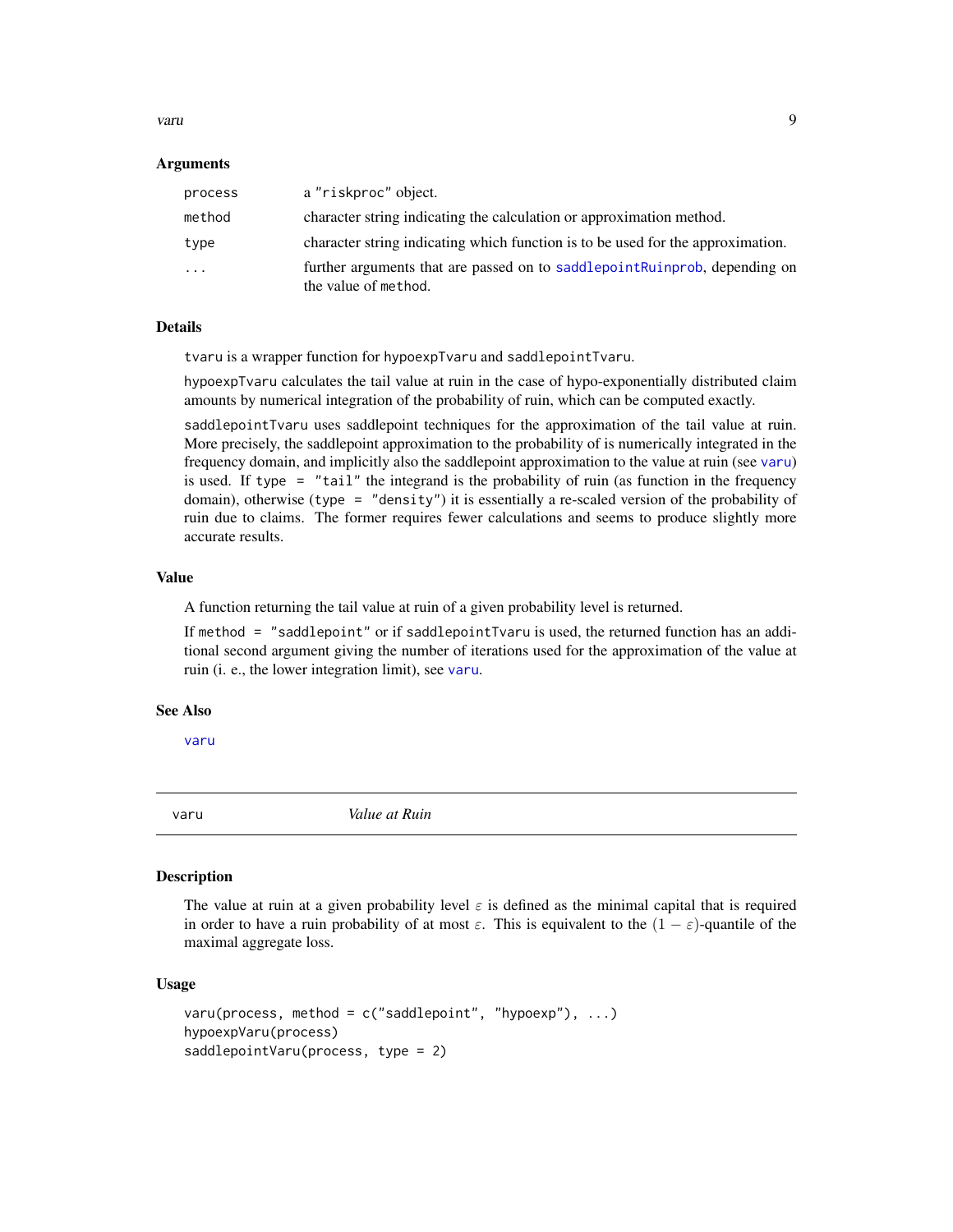## Arguments

| process | a "riskproc" object.                                                                           |
|---------|------------------------------------------------------------------------------------------------|
| method  | character string indicating the calculation or approximation method.                           |
| type    | number indicating the type of approximation; possible choices are 1 and 2.                     |
| $\cdot$ | further arguments that are passed on to saddlepoint Varu, depending on the<br>value of method. |

## Details

varu is a wrapper function for hypoexpVaru and saddlepointVaru.

hypoexpVaru calculates the value at ruin in the case of hypo-exponentially distributed claim amounts by numerical inversion of the probability of ruin, which can be computed exactly.

saddlepointVaru uses saddlepoint techniques for the approximation of the value at ruin, more specifically, the inversion algorithms provided by *Wang* (1995). The first one (type  $= 1$ ) is only given for completeness (or comparison purposes), because, due to repeatedly switching back and forth between the monetary domain the frequency (saddlepoint) domain, it is much slower than the second one (type = 2), which is performed entirely in the frequency domain. Refer to the references given below for more details.

#### Value

A function returning the value at ruin of a given probability level is returned.

If method = "saddlepoint" or if saddlepointVaru is used, the returned function has an additional second argument giving the number of iterations.

## References

Wang, Suojin (1995) One-Step Saddlepoint Approximations for Quantiles. *Computational Statistics and Data Analysis* 20(1), pp. 65–74.